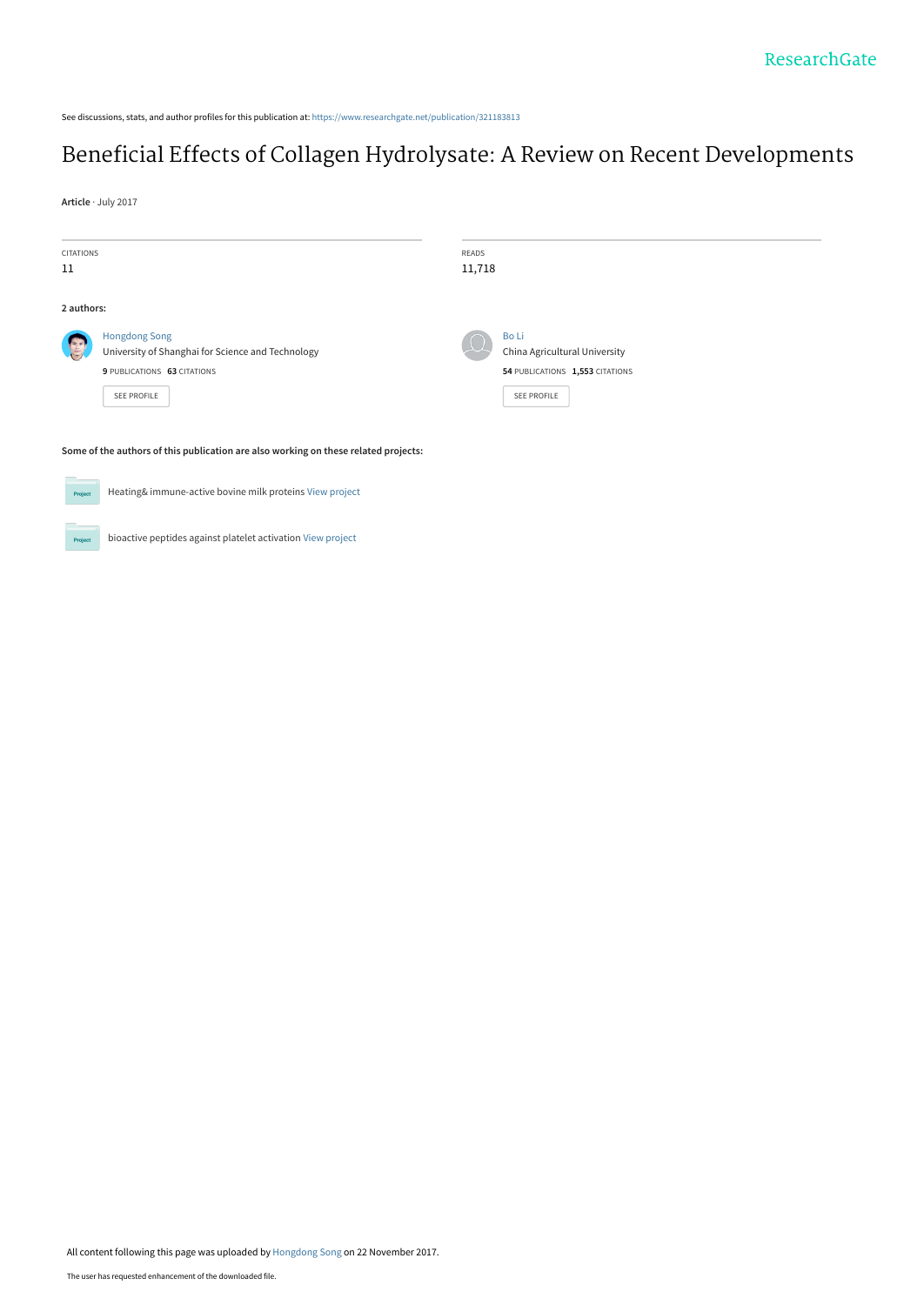# **Research Article Open Access**



# **Beneficial Effects of Collagen Hydrolysate: A Review on Recent Developments**

# **Hongdong Song<sup>1</sup> and Bo Li1,2\***

*1 Beijing Advanced Innovation Center for Food Nutrition and Human Health, China Agricultural University, China*

*2 Beijing Higher Institution Engineering Research Center of Animal Product, China*

**Received:** July 15, 2017; **Published:** July 24, 2017

**\*Corresponding author:** Bo Li, Beijing Higher Institution Engineering Research Center of Animal Product, Beijing Advanced Innovation Center for Food Nutrition and Human Health, 17, Qinghua East Road, Haidian District, Beijing 100083, China, Tel: + 86 10 6273 7669; Email: libo@cau.edu.cn

### **Abstract**

Collagen hydrolysate (CH) has received increasing attention in recent decades. This review mainly summarizes the recent developments (year 2010-2017) regarding the beneficial effects of CH in animal experiments and clinical trials. These beneficial effects include antioxidant, anti aging, anti osteoporotic and anti osteoarthritis, anti-inflammatory, anti tumor, wound healing, anti hypertensive and anti atherosclerotic, anti obesity and hypoglycemic effects. We also make comments on the current researches and give suggestions for future studies in this review. Considering the wide availability of CH in the field of pharmaceuticals and foods, the study of the potential beneficial effects of CH provides guidance to develop CH-based health care supplements for disease prevention and/or treatment.

**Keywords:** Collagen Hydrolysate; Beneficial Effect; Animal Experiment; Clinical Trial

## **Introduction**

Collagen is the main structural protein of the different connective tissues, such as skin, bone, cartilage and tendons, and comprises about one-third of total proteins in mammals. Collagen extracted from collagen-rich materials with hot water is known as gelatin. The common materials used for extracting gelatin include pig skin (46%), bovine hide (29.4%), bones (23.1%) and other sources (1.5%) [1]. However, fish gelatin has received great attention in recent years due to the religions, cultures and health concerns. The further enzymatic hydrolysis of gelatin results in collagen hydrolysate (CH). CH has long been used in pharmaceuticals and foods in many countries and regions, such as United States, Europe, China and Japan. Approved as Generally Recognized As Safe (GRAS), the safety of CH has been affirmed by the Food and Drug Administration (FDA) Center for Food Safety and Nutrition. The bioavailability and absorption of CH have also been widely studied. It has been reported that CH is more easily absorbed and has higher bioavailability than gelatin [2,3]. Besides free amino acids, small peptides especially dipeptide and tripeptide are also absorbed into body by peptide transporter 1 (PepT1) [4]. To date, more than30 peptides (mainly dipeptides and tripeptides) have been identified in blood after gelatin and CH intake, and Pro-Hyp is the most abundant collagen-derived peptide [5-7]. These peptides may exert various beneficial effects on body health as previous studies reported [8-9]. In this paper, we will mainly focus on the recent findings (year 2010-2017) regarding the beneficial effects of CH in animal experiments and clinical trials (Figure 1). The possible mechanisms underlying CH will also be briefly discussed.



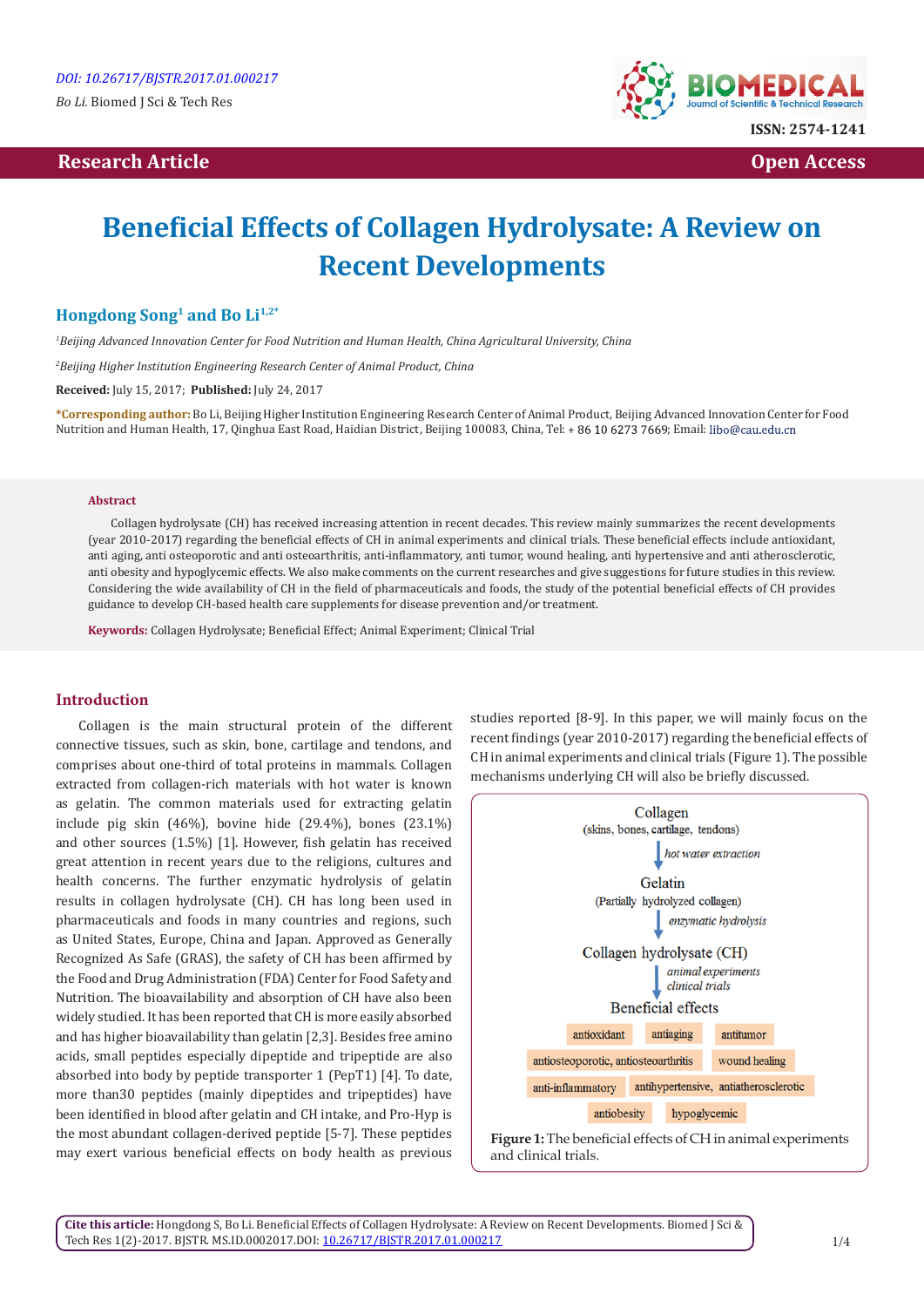# **Beneficial Effects**

# **Enhancing Antioxidant Capacity**

CH itself has good antioxidant activity as demonstrated by in vitro assays [10,11]. CH intake also increases the activities of antioxidant enzymes in body, including SOD, GSH-Px and CAT [3,12]. Nuclear factor E2-related factor 2 (Nrf2)-antioxidant response element (ARE) pathway plays a central role in regulating antioxidant enzymes. Therefore, we speculate that CH exerts it antioxidant effect in a direct and/or indirect manner. More work is needed to investigate the effect of CH on Nrf2-AREsignaling.

### **Anti aging effect**

Anti aging effect of CH has been widely investigated in several animal models, including photo aged model, chronologically aged model and acetone-induced dry skin model [3,12-15]. General beneficial effects, including increasing skin hydration, decreasing the formation of deep wrinkles and improving skin elasticity, are also observed in clinical trials after taking 10g of CH once a day for more than 6 weeks [16]. It should be noted that anti aging effect of CH is more obvious on women aged more than 30 years. Mechanisms underlying the beneficial effects may be involved in the dual effects of CH on skin collagen synthesis and degradation, as previous study reported [13].

# **Preventing and treating osteoporosis and osteoarthritis**

Anti osteoporotic and anti osteoarthritis effects of CH have been reviewed by Daneault et al. [17] and Porfírio et al. [18]. Daily doses equivalent to 12g of CH significantly promotes an improvement in the symptoms of osteoarthritis and osteoporosis [18]. Combined CH with other nutritional ingredients has received much interest. It has been reported that combined oral administration of CH with calcium and vitamin D has better effects on bone health than alone administration of CH or calcium and vitamin D [19-21]. Future studies are needed to determine the optimal form and optimal dose of CH.

## **Enhancing wound healing**

Oral administration of marine CH is reported to enhance cutaneous wound healing and angiogenesis in rats [22-23]. In addition to elevated VEGF and FGF-2 expression, the effect of CH on fibroblast may be one of the mechanisms underlying enhanced wound healing, as previous study reported that Pro-Hyp, a collagenderived dipeptide, exerts a chemotactic action on fibroblast and stimulates fibroblast proliferation [8].

#### **Anti-inflammatory effect**

Glycine is one of the major structural units of collagen, accounting for one-third of the amino acids.CH has the ability to reduce inflammatory responses [24,25]. This effect may be constituted by inhibiting the production of pro-inflammatory cytokine via glycine-gated chloride channels (GlyR).

### **Antitumor effect**

Liang et al. reported CH intake inhibited spontaneous tumor incidence and increase life spanin sprague-dawley (SD) rats [26]. Our previous study found that CH intake inhibited platelet

release and down regulated proangiogenic factors in blood [27]. Considering angiogenesis is of key importance in the process of tumorprogression. Our results provide a possible mechanism underlying antitumor effect of CH.

### **Reducing the risk of cardiovascular diseases**

Antihypertensive effect of CH has been reported in animal experiments and clinical trials [28,29]. Oral administration of collagen derived Gly-Leu-Prosignificantly decreases systolic blood pressure by inhibiting angiotensin I converting enzyme (ACE) [28]. Tang et al. [30] found that oral administration of collagen tripeptide had an inhibitory effect on atherosclerosis development in hypercholesterol emic rabbits [30]. Platelets are involved in the patho physiology of atherosclerosis and thrombosis.CH has an inhibitory activity on platelet release and platelet aggregation, which may justify potential application of CH as a health care supplement to prevent and/or treat atherosclerosis and thrombosis-related cardiovascular diseases [27].

# **Other effects**

CH intake has an effect on the absorption and metabolism of lipid and glucose.CH significantly reduces high fat diet-induced body weight gain and down regulates serum levels of total cholesterol, triglyceride and low-density lipoprotein [31]. Further, CH could alter lipid metabolism-related gene expression and the unfolded protein response in mouse liver [32]. The hypoglycemic effects of CH have also been reported [33,34]. It has been reported that CHcan improve glucose tolerance by inhibiting intestinal glucose uptake and enhancing insulin secretion [34], suggesting the anti diabetic property of CH.

# **Conclusion and Perspective**

Increasing evidence demonstrates that CH has various beneficial effects on body health. Those effects make CH new and potential healthcare supplement for disease prevention and/or treatment in pharmaceuticals and foods. However, several issues should be noted and need to be further explored. First, many in vitro studies only focus on the biological activities of CH, neglecting its tolerance in gastrointestinal tract. Certain collagen peptides isolated in in vitro studies may be hydrolyzed by gastrointestinal enzymes and exert no biological activity in body as expected in in vitro studies. In vitro simulated GI digestion and Caco-2 mono layers have been widely used and allow the prediction of oral compounds digestion and absorption in humans. Second, although many beneficial effects of CH have been reported, what is the peptide sequence responsible for certain beneficial effect? The study on structureactivity relationship will guide the application of CH. Third, the biological activities of protein hydrolysates are highly affected by their molecular structure and weight, which are greatly impacted by their processing conditions. Therefore, processing conditions are needed to be optimized for obtaining CH with certain beneficial effect.

### **Acknowledgement**

This study was supported by the grants from China Agriculture Research System (CARS-46) and National Natural Science Foundation of China (NSFC,No. 31271846).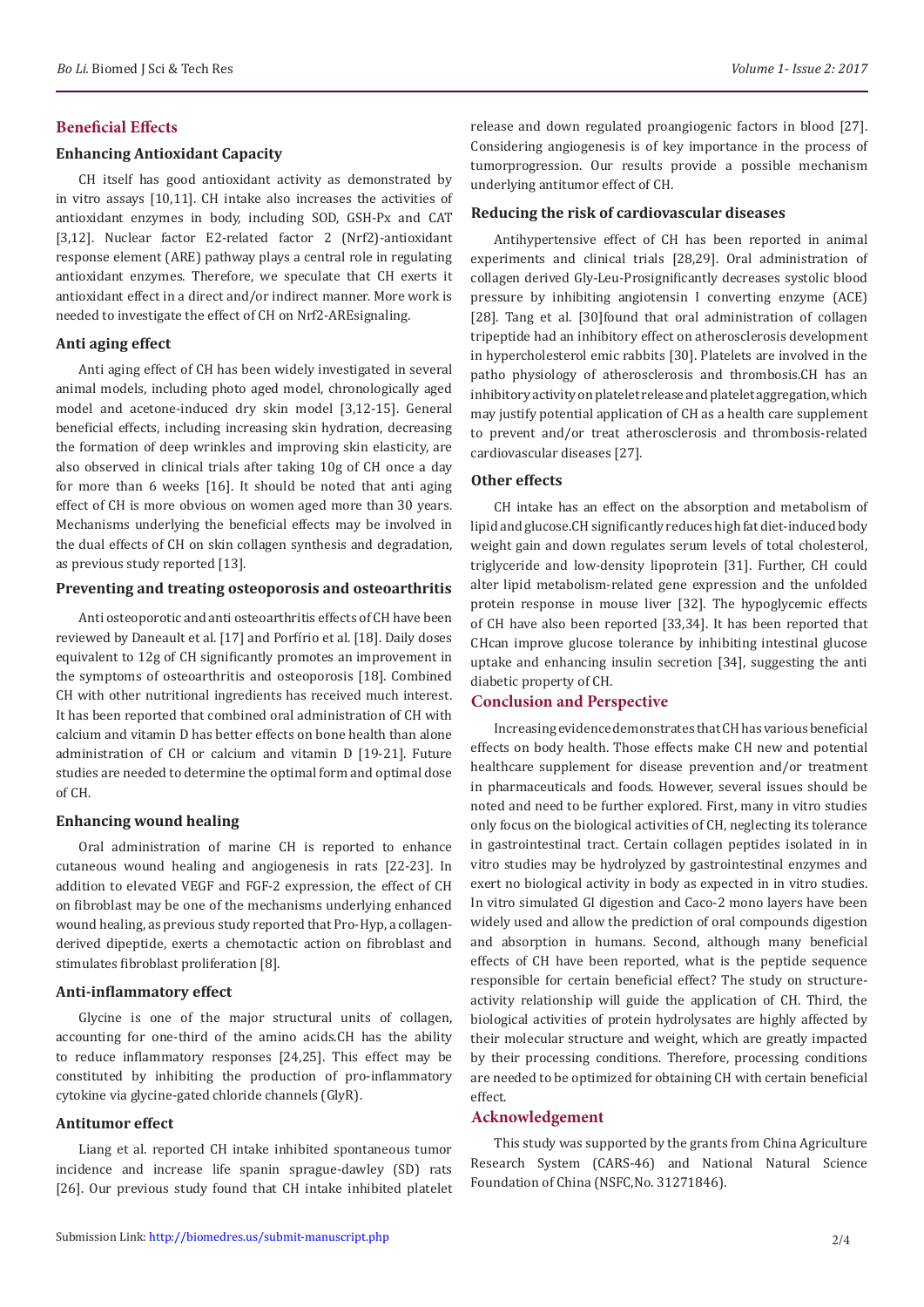# **References**

- 1. [Ali ME, Sultana S, Hamid SBA, Hossain MM, YehyaWA, et al. \(2016\) Gelatin](https://www.ncbi.nlm.nih.gov/pubmed/28033035) [Controversies in Food, Pharmaceuticals and Personal Care Products:](https://www.ncbi.nlm.nih.gov/pubmed/28033035) [Authentication Methods, Current Status and Future Challenges. Crit Rev](https://www.ncbi.nlm.nih.gov/pubmed/28033035) [Food SciNutr 29: 1-7.](https://www.ncbi.nlm.nih.gov/pubmed/28033035)
- 2. [Oesser S, Adam M, Babel W, Seifert J \(1999\) Oral administration of 14C](https://www.ncbi.nlm.nih.gov/pubmed/10498764) [labeled gelatin hydrolysate leads to an accumulation of radioactivity in](https://www.ncbi.nlm.nih.gov/pubmed/10498764) [cartilage of mice \(C57/BL\). J Nutr 129\(10\): 1891-1895.](https://www.ncbi.nlm.nih.gov/pubmed/10498764)
- 3. [Song H, Meng M, Cheng X, Li B, Wang C \(2017\) The effect of collagen](https://www.ncbi.nlm.nih.gov/pubmed/28266663) [hydrolysates from silver carp \(Hypophthalmichthys molitrix\) skin on](https://www.ncbi.nlm.nih.gov/pubmed/28266663) [UV-induced photo aging in mice: molecular weight affects skin repair.](https://www.ncbi.nlm.nih.gov/pubmed/28266663) [Food Funct 8\(4\): 1538-1546.](https://www.ncbi.nlm.nih.gov/pubmed/28266663)
- 4. [Brandsch M \(2013\) Drug transport via the intestinal peptide transporter](https://www.ncbi.nlm.nih.gov/pubmed/24007794) [PepT1. Curr Opin Pharmacol 13\(6\): 881-887.](https://www.ncbi.nlm.nih.gov/pubmed/24007794)
- 5. [Wang L, Wang Q, Liang Q, He Y, Wang Z, et al. \(2015\) Determination of](https://www.ncbi.nlm.nih.gov/pubmed/25410396) [bioavailability and identification of collagen peptide in blood after oral](https://www.ncbi.nlm.nih.gov/pubmed/25410396) [ingestion of gelatin. J Sci Food Agric 95\(13\): 2712-2717.](https://www.ncbi.nlm.nih.gov/pubmed/25410396)
- 6. [Taga Y, Kusubata M, Ogawa-Goto K, Hattori S \(2016\) Efficient absorption](https://www.ncbi.nlm.nih.gov/pubmed/26978646) [of X-hydroxyproline \(Hyp\)-Gly after oral administration of a novel](https://www.ncbi.nlm.nih.gov/pubmed/26978646) [gelatin hydrolysate prepared using ginger protease. J Agric Food Chem](https://www.ncbi.nlm.nih.gov/pubmed/26978646) [64\(14\): 2962-2970.](https://www.ncbi.nlm.nih.gov/pubmed/26978646)
- 7. [Yazaki M, ItoY, Yamada M, Goulas S, Teramoto S, et al. \(2017\) Oral](https://www.ncbi.nlm.nih.gov/pubmed/28244315) [Ingestion of Collagen Hydrolysate Leads to the Transportation of Highly](https://www.ncbi.nlm.nih.gov/pubmed/28244315) [Concentrated Gly-Pro-Hyp and Its Hydrolyzed Form of Pro-Hyp into the](https://www.ncbi.nlm.nih.gov/pubmed/28244315) [Bloodstream and Skin. J Agric Food Chem 65: 2315-2322.](https://www.ncbi.nlm.nih.gov/pubmed/28244315)
- 8. [Ohara H, Ichikawa S, Matsumoto H, Akiyama M, Fujimoto N, et al. \(2010\)](https://www.ncbi.nlm.nih.gov/pubmed/20507402) [Collagen-derived dipeptide, proline-hydroxyproline, stimulates cell](https://www.ncbi.nlm.nih.gov/pubmed/20507402) [proliferation and hyaluronic acid synthesis in cultured human dermal](https://www.ncbi.nlm.nih.gov/pubmed/20507402) [fibroblasts. J Dermatol 37\(4\): 330-338.](https://www.ncbi.nlm.nih.gov/pubmed/20507402)
- 9. [Hatanaka T, Kawakami K, Uraji M \(2014\) Inhibitory effect ofcollagen](https://www.ncbi.nlm.nih.gov/pubmed/24650211)[derived tripeptides on dipeptidylpeptidase-IV activity. JEnzyme](https://www.ncbi.nlm.nih.gov/pubmed/24650211) [InhibMedChem 29\(6\): 823-828.](https://www.ncbi.nlm.nih.gov/pubmed/24650211)
- 10. [Alemán A, Giménez B, Pérez-Santin E, Gómez-Guillén MC, Montero P](https://www.researchgate.net/publication/223665908_Contribution_of_Leu_and_Hyp_residues_to_antioxidant_and_ACE-inhibitory_activities_of_peptide_sequences_isolated_from_squid_gelatin_hydrolysate) [\(2011\) Contribution of Leu and Hyp residues to antioxidant and ACE](https://www.researchgate.net/publication/223665908_Contribution_of_Leu_and_Hyp_residues_to_antioxidant_and_ACE-inhibitory_activities_of_peptide_sequences_isolated_from_squid_gelatin_hydrolysate)[inhibitory activities of peptide sequences isolated from squid gelatin](https://www.researchgate.net/publication/223665908_Contribution_of_Leu_and_Hyp_residues_to_antioxidant_and_ACE-inhibitory_activities_of_peptide_sequences_isolated_from_squid_gelatin_hydrolysate) [hydrolysate. Food Chem 125: 334-341.](https://www.researchgate.net/publication/223665908_Contribution_of_Leu_and_Hyp_residues_to_antioxidant_and_ACE-inhibitory_activities_of_peptide_sequences_isolated_from_squid_gelatin_hydrolysate)
- 11. [Nakchum L, Kim SM \(2016\) Preparation of squid skin collagen](https://www.ncbi.nlm.nih.gov/pubmed/25568978) [hydrolysate as an antihyaluronidase, antityrosinase, and antioxidant](https://www.ncbi.nlm.nih.gov/pubmed/25568978) [agent. Prep BiochemBiotechnol 46\(2\): 123-130.](https://www.ncbi.nlm.nih.gov/pubmed/25568978)
- 12. [Wang Z, Wang Q, Wang L, Xu W, He Y, et al. \(2017\) Improvement of](https://www.ncbi.nlm.nih.gov/pubmed/27747904) [skin condition by oral administration of collagen hydrolysates in](https://www.ncbi.nlm.nih.gov/pubmed/27747904) [chronologically aged mice. J Sci Food Agric 97\(3\): 2721-2726.](https://www.ncbi.nlm.nih.gov/pubmed/27747904)
- 13. [Liang J, Pei X, Zhang Z, Wang N, Wang J, et al. \(2010\) The Protective Effects](https://www.ncbi.nlm.nih.gov/pubmed/21535500) [of Long-Term Oral Administration of Marine Collagen Hydrolysate from](https://www.ncbi.nlm.nih.gov/pubmed/21535500) [Chum Salmon on Collagen Matrix Homeostasis in the Chronological](https://www.ncbi.nlm.nih.gov/pubmed/21535500) [Aged Skin of Sprague-Dawley Male Rats. J Food Sci 75\(8\): 230-238.](https://www.ncbi.nlm.nih.gov/pubmed/21535500)
- 14. [Fan J, Zhuang Y, Li B \(2013\) Effects of collagen and collagen hydrolysate](https://www.ncbi.nlm.nih.gov/pubmed/23344251) [from jellyfish umbrella on histological and immunity changes of mice](https://www.ncbi.nlm.nih.gov/pubmed/23344251) [photoaging. Nutrients 5: 223-233.](https://www.ncbi.nlm.nih.gov/pubmed/23344251)
- 15. [Okawa T, Yamaguchi Y, Takada S, Sakai Y, Numata N, et al. \(2012\) Oral](https://www.ncbi.nlm.nih.gov/pubmed/22410290) [administration of collagen tripeptide improves drynessand pruritus in](https://www.ncbi.nlm.nih.gov/pubmed/22410290) [the acetone-induced dry skin model. J DermatolSci 66\(2\): 136-143.](https://www.ncbi.nlm.nih.gov/pubmed/22410290)
- 16. [Sibilla S, Godfrey M, Brewer S, Budh-Raja A,Genovese L \(2015\)](https://benthamopen.com/ABSTRACT/TONUTRAJ-8-29) [An overview of the beneficial effects of hydrolysed collagen as a](https://benthamopen.com/ABSTRACT/TONUTRAJ-8-29) [nutraceutical on skin properties: Scientific background and clinical](https://benthamopen.com/ABSTRACT/TONUTRAJ-8-29) [studies. Open Nutraceuticals J 8: 29-42.](https://benthamopen.com/ABSTRACT/TONUTRAJ-8-29)
- 17. [Daneault A, Prawitt J, Fabien Soulé V, Coxam V, Wittrant Y \(2017\)](https://www.ncbi.nlm.nih.gov/pubmed/25976422) [Biological effect of hydrolyzed collagen on bone metabolism. Crit Rev](https://www.ncbi.nlm.nih.gov/pubmed/25976422) [Food Sci Nutr 57\(9\): 1922-1937.](https://www.ncbi.nlm.nih.gov/pubmed/25976422)
- 18. [Porfírio E, Fanaro GB \(2016\) Collagen supplementation as a](http://www.scielo.br/scielo.php?script=sci_arttext&pid=S1809-98232016000100153)  [complementary therapy for the prevention and treatment of](http://www.scielo.br/scielo.php?script=sci_arttext&pid=S1809-98232016000100153)  [osteoporosis and osteoarthritis: a systematic review. RevistaBrasileira](http://www.scielo.br/scielo.php?script=sci_arttext&pid=S1809-98232016000100153)  [de Geriatria e Gerontologia 19: 153-164.](http://www.scielo.br/scielo.php?script=sci_arttext&pid=S1809-98232016000100153)
- 19. [Liu J, Wang Y, Song S, Wang X, QinY, et al. \(2015\) Combined oral](https://www.ncbi.nlm.nih.gov/pubmed/26258559)  [administration of bovine collagen peptides with calcium citrate inhibits](https://www.ncbi.nlm.nih.gov/pubmed/26258559)  [bone loss in ovariectomized rats. PloS one 10\(10\): e0135019.](https://www.ncbi.nlm.nih.gov/pubmed/26258559)
- 20. [Elam ML, Johnson SA, Hooshmand S, Feresin RG, Payton ME, et al. \(2015\)](https://www.ncbi.nlm.nih.gov/pubmed/25314004)  [A calcium-collagen chelate dietary supplement attenuates bone loss in](https://www.ncbi.nlm.nih.gov/pubmed/25314004)  [postmenopausal women with osteopenia: a randomized controlled trial.](https://www.ncbi.nlm.nih.gov/pubmed/25314004)  [J Med Food 18\(3\): 324-331.](https://www.ncbi.nlm.nih.gov/pubmed/25314004)
- 21. [Hooshmand S, Elam ML, Browne J, Campbell SC, Payton ME \(2013\)](https://www.researchgate.net/publication/269979356_Evidence_for_Bone_Reversal_Properties_of_a_Calcium-_Collagen_Chelate_a_Novel_Dietary_Supplement)  [Evidence for bone reversal properties of a calcium-collagen chelate, a](https://www.researchgate.net/publication/269979356_Evidence_for_Bone_Reversal_Properties_of_a_Calcium-_Collagen_Chelate_a_Novel_Dietary_Supplement)  [novel dietary supplement. J Food NutrDisor 2: 1.](https://www.researchgate.net/publication/269979356_Evidence_for_Bone_Reversal_Properties_of_a_Calcium-_Collagen_Chelate_a_Novel_Dietary_Supplement)
- 22. [Zhang Z, Wang J, Ding Y, Dai X, Li Y \(2011\) Oral administration of marine](https://www.ncbi.nlm.nih.gov/pubmed/21560132)  [collagen peptides from Chum Salmon skin enhances cutaneous wound](https://www.ncbi.nlm.nih.gov/pubmed/21560132)  [healing and angiogenesis in rats. J Sci Food Agric 91\(12\): 2173-2179.](https://www.ncbi.nlm.nih.gov/pubmed/21560132)
- 23. [Wang J, Xu M, Liang R, Zhao M, Zhang Z, et al. \(2015\) Oral administration](https://www.ncbi.nlm.nih.gov/pmc/articles/PMC4432022/)  [of marine collagen peptides prepared from chum salmon \(Oncorhynchus](https://www.ncbi.nlm.nih.gov/pmc/articles/PMC4432022/)  [keta\) improves wound healing following cesarean section in rats. Food](https://www.ncbi.nlm.nih.gov/pmc/articles/PMC4432022/)  [Nutr Res 59: 26411.](https://www.ncbi.nlm.nih.gov/pmc/articles/PMC4432022/)
- 24. [Hartog A, Cozijnsen M, de Vrij G, Garssen J \(2013\) Collagen hydrolysate](https://www.ncbi.nlm.nih.gov/pubmed/23788175)  [inhibits zymosan-induced inflammation. ExpBiol Med 238\(7\): 798-802.](https://www.ncbi.nlm.nih.gov/pubmed/23788175)
- 25. [Zhang Y, Kouguchi T, Shimizu K, Sato M, Takahata Y, et al. \(2010\) Chicken](https://www.ncbi.nlm.nih.gov/pubmed/20651463)  [collagen hydrolysate reduces proinflammatory cytokine production in](https://www.ncbi.nlm.nih.gov/pubmed/20651463)  [C57BL/6.KOR-ApoEshl mice. J NutrSciVitaminol 56\(3\): 208-210.](https://www.ncbi.nlm.nih.gov/pubmed/20651463)
- 26. [Liang J, Pei XR, Wang N, Zhang ZF, Wang JB, et al. \(2010\) Marine collagen](https://www.ncbi.nlm.nih.gov/pubmed/20553190)  [peptides prepared from chum salmon \(Oncorhynchus keta\) skin extend](https://www.ncbi.nlm.nih.gov/pubmed/20553190)  [the life span and inhibit spontaneous tumor incidence in sprague](https://www.ncbi.nlm.nih.gov/pubmed/20553190)[dawley rats. J Med Food 13\(4\): 757-770.](https://www.ncbi.nlm.nih.gov/pubmed/20553190)
- 27. Song H, Zhang L, Luo Y, Zhang S, Li B (2017) Effects of Collagen Peptides Intake on Skin Aging and Platelet Release in Chronologically Aged Mice Revealed by Cytokine Array Analysis.
- 28. Lee JK, Jeon JK, Byun HG (2014) Antihypertensive effect of novel angiotensin I converting enzyme inhibitory peptide from chum salmon (Oncorhynchus keta) skin in spontaneously hypertensive rats. J Funct Foods 27: 381-389.
- 29. [Kouguchi T, Ohmori T, Shimizu M, Takahata Y, Maeyama Y, et al. \(2013\)](https://www.ncbi.nlm.nih.gov/pubmed/23563560)  [Effects of a chicken collagen hydrolysate on the circulation system](https://www.ncbi.nlm.nih.gov/pubmed/23563560)  [in subjects with mild hypertension or high-normal blood pressure.](https://www.ncbi.nlm.nih.gov/pubmed/23563560)  [BiosciBiotechnolBiochem 77 \(4\): 691-696.](https://www.ncbi.nlm.nih.gov/pubmed/23563560)
- 30. [Tang L, Sakai Y, Ueda Y, Katsuda S \(2015\) Effects of oral administration](https://www.ncbi.nlm.nih.gov/pubmed/25468425)  [of tripeptides derived from type I collagen \(collagen tripeptide\)](https://www.ncbi.nlm.nih.gov/pubmed/25468425)  [on atherosclerosis development in hypercholesterolemic rabbits. J](https://www.ncbi.nlm.nih.gov/pubmed/25468425)  [BiosciBioeng 119\(5\): 558-563.](https://www.ncbi.nlm.nih.gov/pubmed/25468425)
- 31. [Lee EJ, Hur J, Ham SA, Jo Y, Lee S, et al. \(2017\) Fish collagen peptide](https://www.ncbi.nlm.nih.gov/pubmed/28602994)  [inhibits the adipogenic differentiation of preadipocytes and ameliorates](https://www.ncbi.nlm.nih.gov/pubmed/28602994)  [obesity in high fat diet-fed mice. Int J BiolMacromol 104: 281-286.](https://www.ncbi.nlm.nih.gov/pubmed/28602994)
- 32. [Tometsuka C, Koyama YI, Ishijima T, Toyoda T, Teranishi M, et al.](https://www.ncbi.nlm.nih.gov/labs/articles/28091360/)  [\(2017\) Collagen peptide ingestion alters lipid metabolism-related gene](https://www.ncbi.nlm.nih.gov/labs/articles/28091360/)  [expression and the unfolded protein response in mouse liver. Br J Nutr](https://www.ncbi.nlm.nih.gov/labs/articles/28091360/)  [117\(1\): 1-11.](https://www.ncbi.nlm.nih.gov/labs/articles/28091360/)
- 33. [Zhang R, ChenJ, Jiang X, Yin L, Zhang X \(2016\) Antioxidant and](http://onlinelibrary.wiley.com/doi/10.1111/ijfs.13193/abstract)  [hypoglycaemic effects of tilapia skin collagen peptide in mice. Int J Food](http://onlinelibrary.wiley.com/doi/10.1111/ijfs.13193/abstract)  [Sci 51\(10\): 2157-2163.](http://onlinelibrary.wiley.com/doi/10.1111/ijfs.13193/abstract)
- 34. [Iba Y, Yokoi K, Eitoku I, Goto M, Koizumi S, et al. \(2016\) Oral Administration](https://www.ncbi.nlm.nih.gov/pubmed/27540823)  [of Collagen Hydrolysates Improves Glucose Tolerance in Normal Mice](https://www.ncbi.nlm.nih.gov/pubmed/27540823)  [Through GLP-1-Dependent and GLP-1-Independent Mechanisms. J Med](https://www.ncbi.nlm.nih.gov/pubmed/27540823)  [Food 19: 836-843.](https://www.ncbi.nlm.nih.gov/pubmed/27540823)